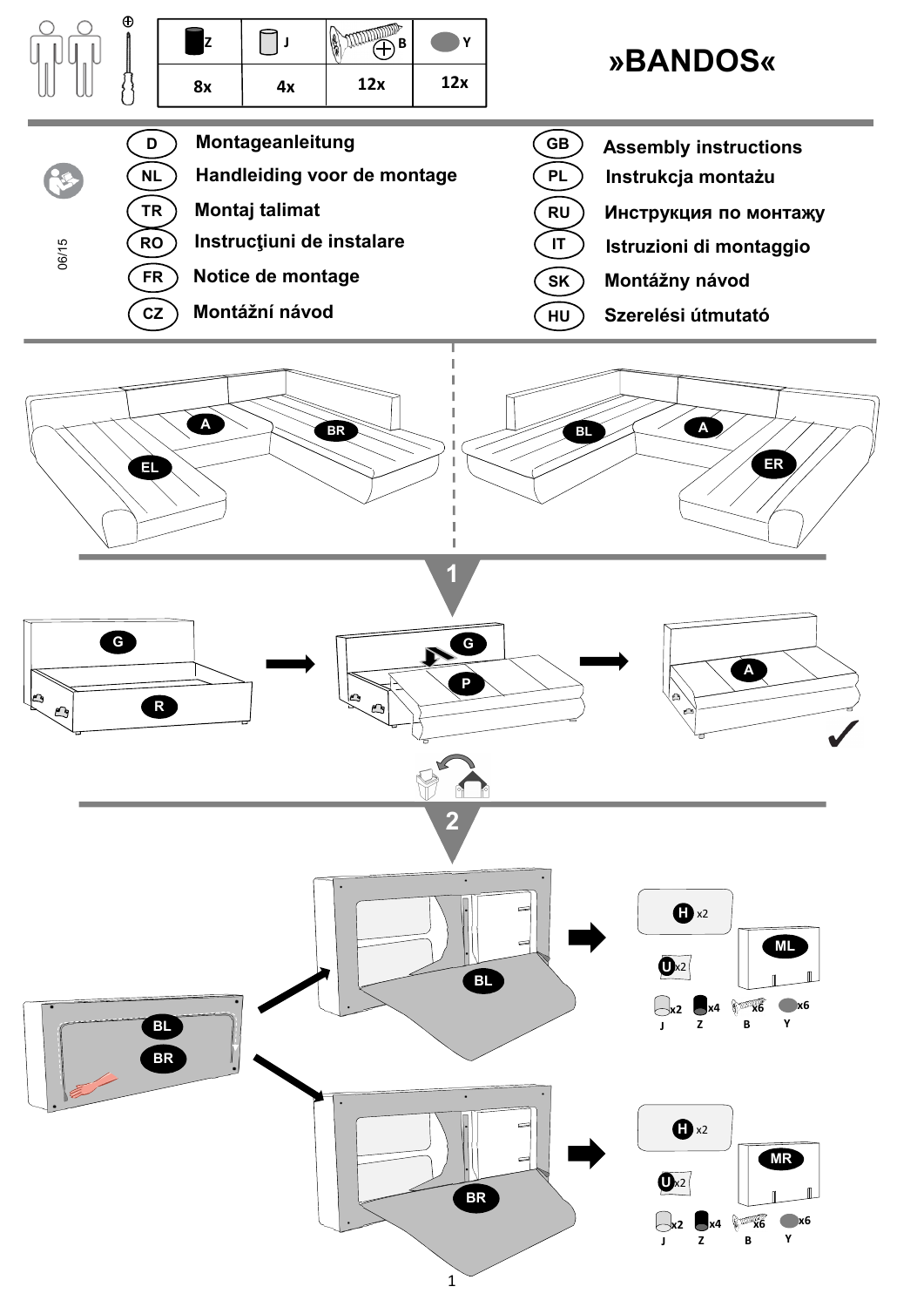

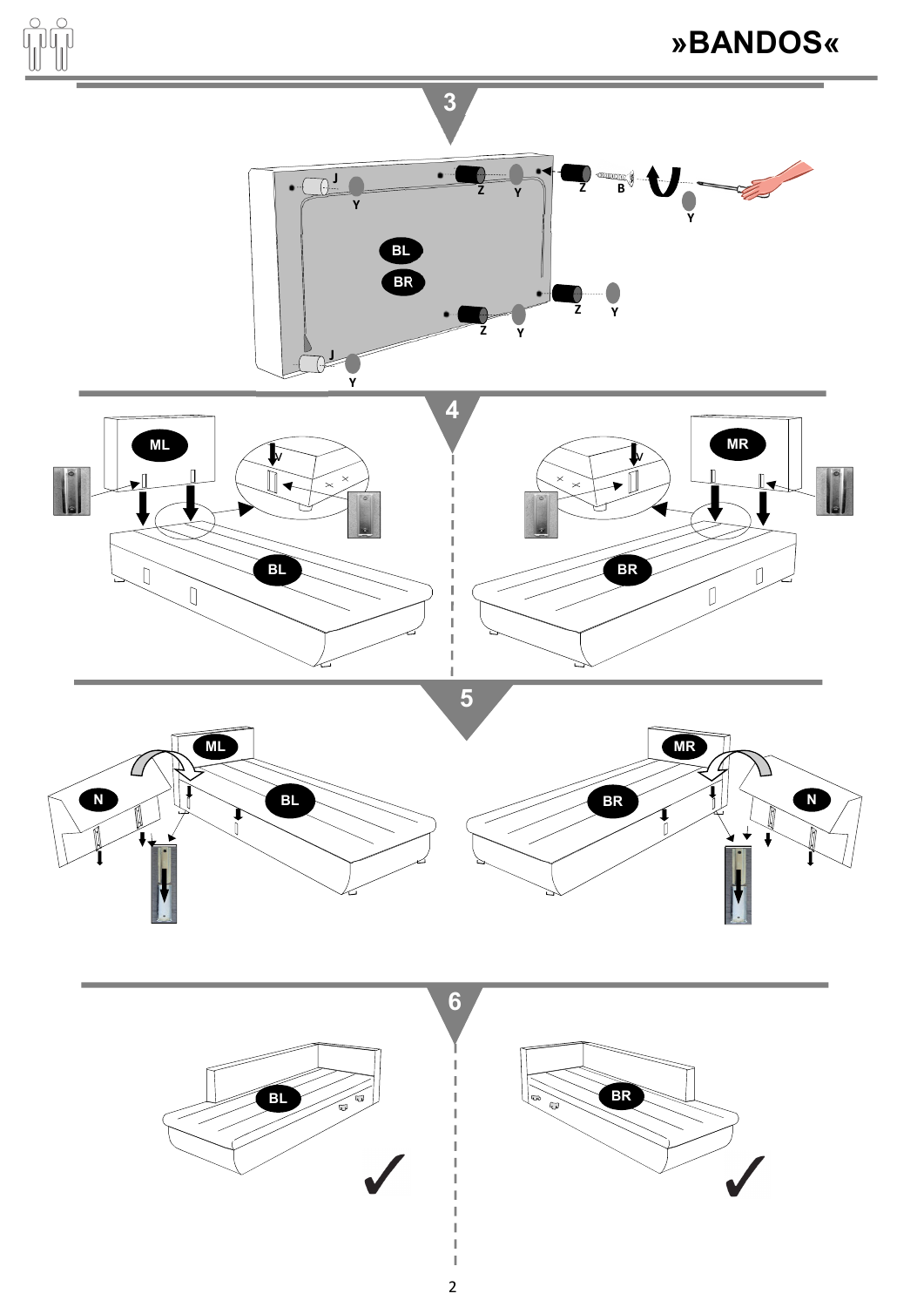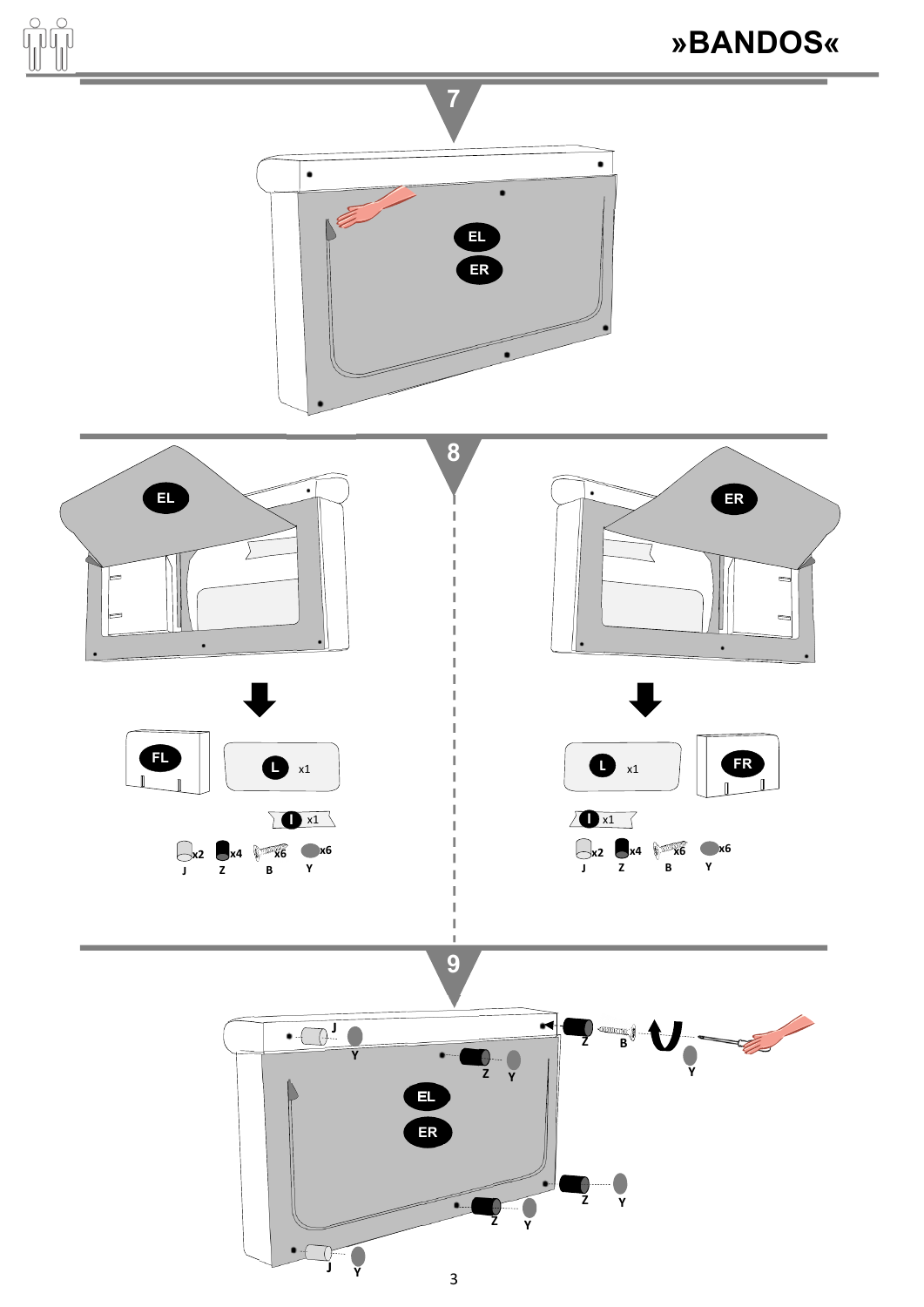![](_page_3_Figure_0.jpeg)

 $\overline{a}$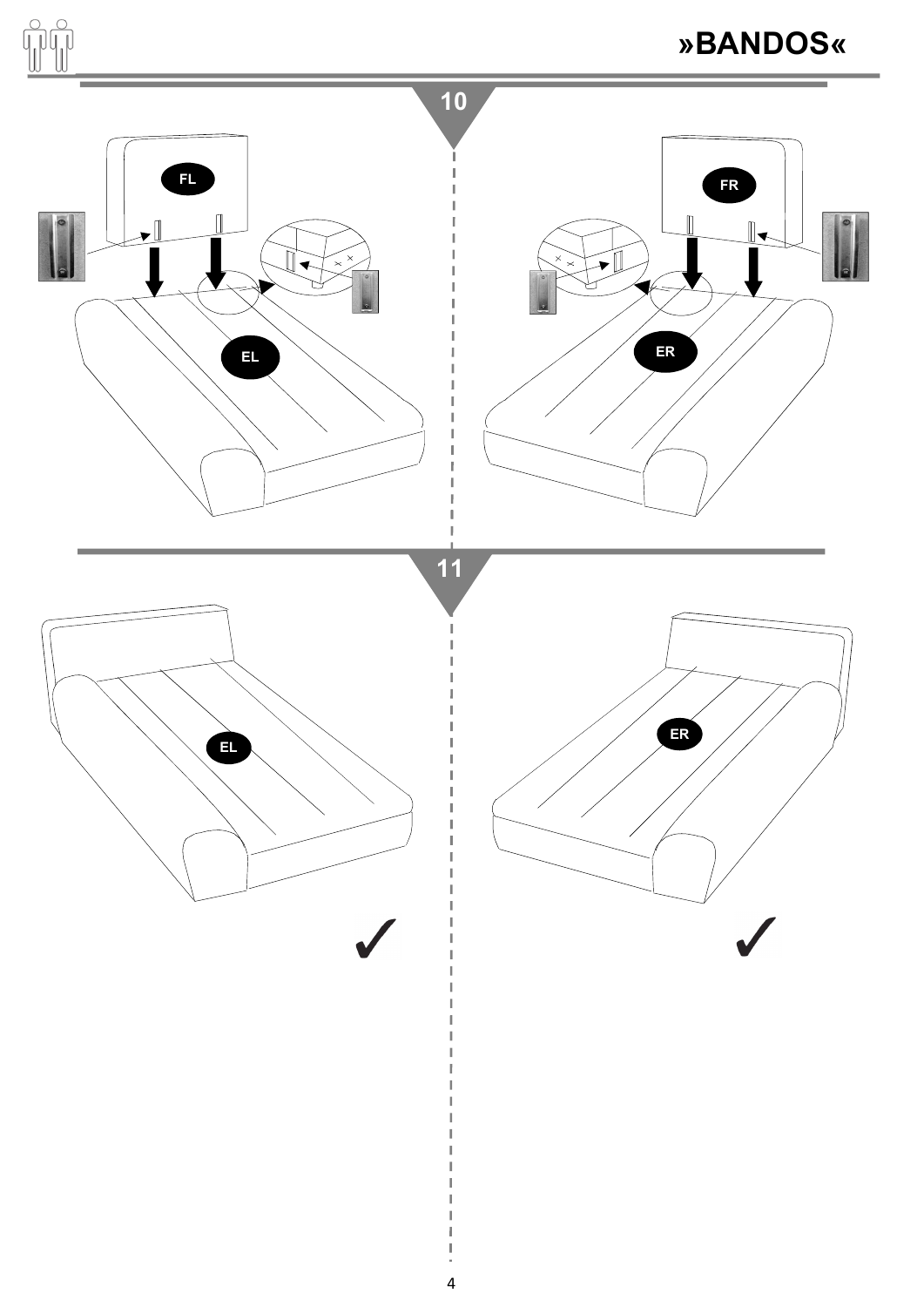![](_page_4_Figure_0.jpeg)

![](_page_4_Figure_1.jpeg)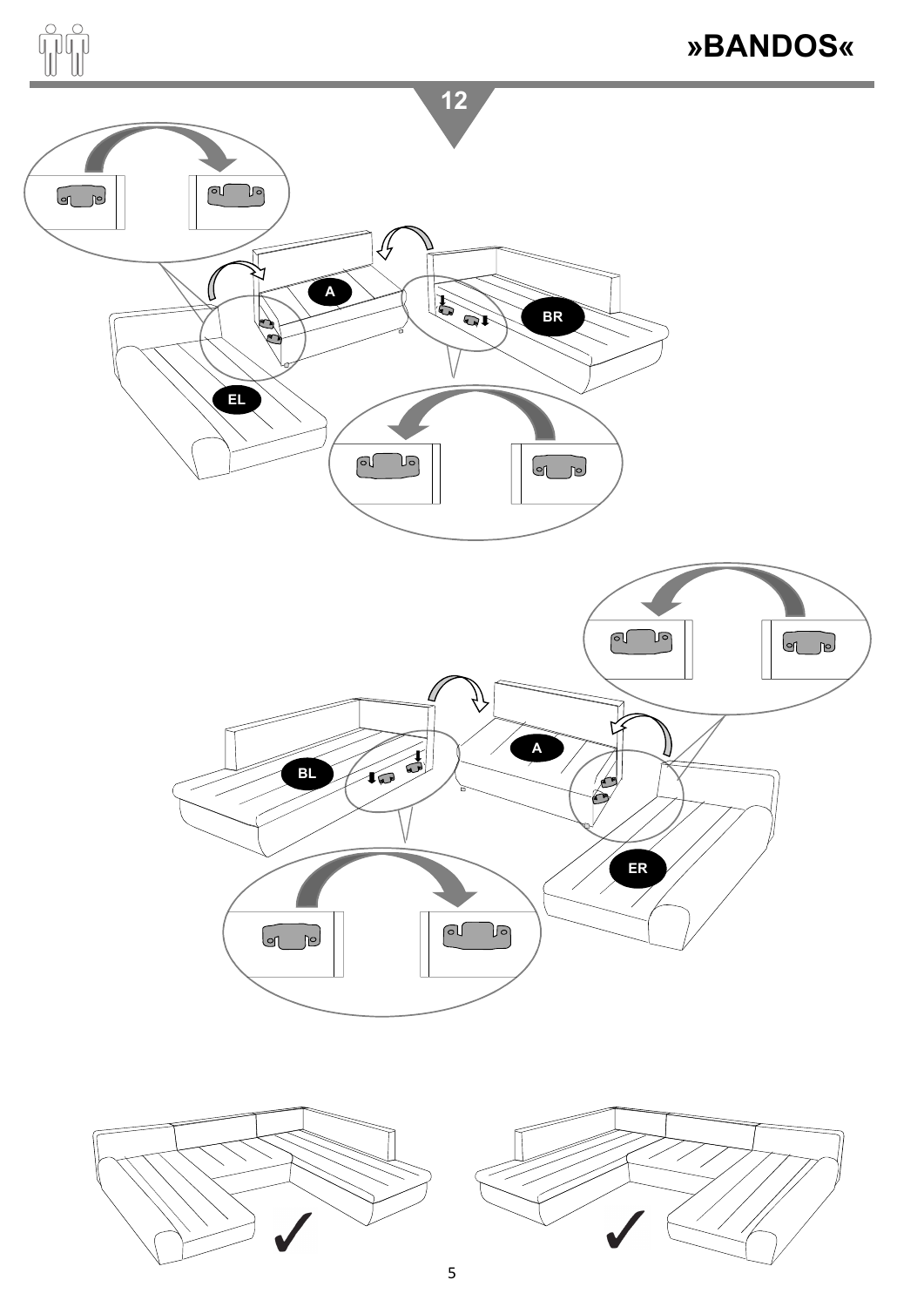![](_page_5_Picture_0.jpeg)

![](_page_5_Figure_2.jpeg)